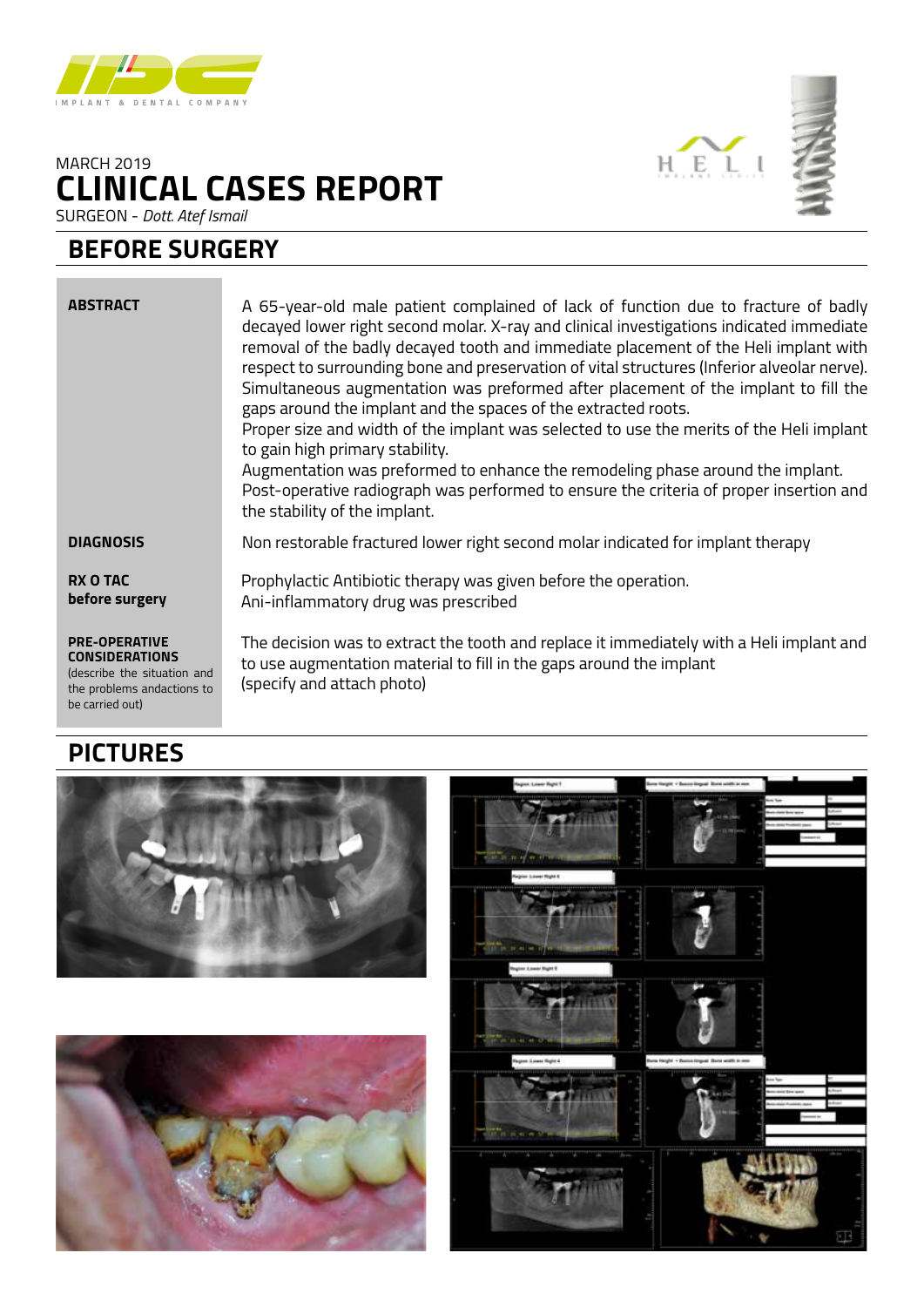

# **CLINICAL CASES REPORT** MARCH 2019

SURGEON - *Dott. Atef Ismail*

## **SURGERY**

**DURATION OF SURGERY**

45 mins.

**TOTAL TREATMENT TIME** (describe the steps that

will lead the patient to the solution of the case)

**PROJECT NAME INDICATE TYPE OF INTERVENTION**

**PRODUCT FEATURES**

**INTERNAL LOCATION INSIDE THE MOUTH**

**OPERATIONS PERFORMED** (describe the situation and the problems and actions performed

Immediate placement of HELI implant after extraction

1 session (45 miniutes) - tooth extraction and implant insertion

4.2 x 11.5mm

7

After proper anesthetization of the operative field. Decapitation of the tooth was preformed to preserve the surrounding bone, both apical and inter-septal bone. Gentle extraction for each root was performed. Proper positioning of the implant was preformed with respect to the apical and surrounding bone to achieve high primary stability. Propper augmentation was preformed to fill all the gaps around the implant and enhance tissue growth over the implant.

# **PICTURES**